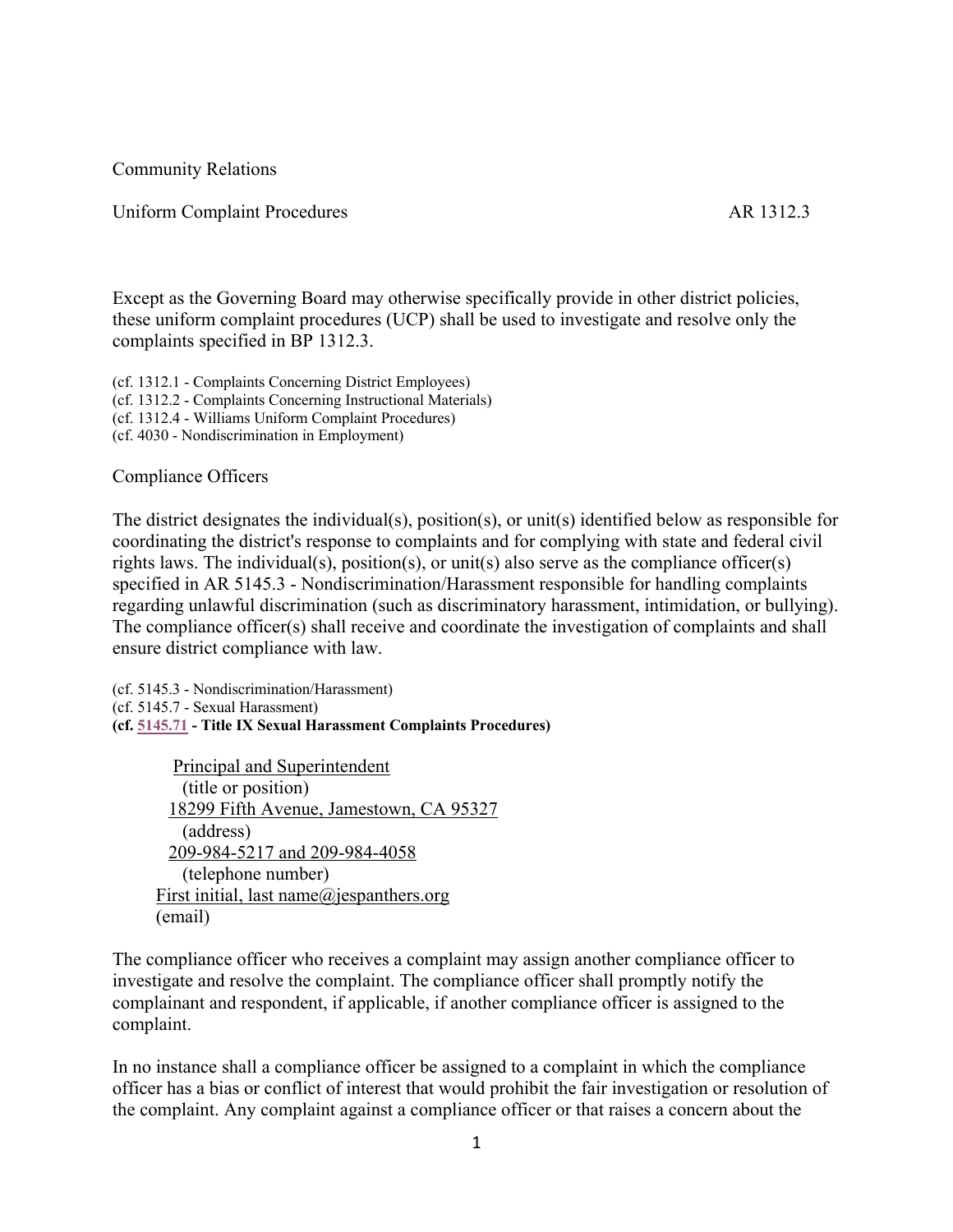compliance officer's ability to investigate the complaint fairly and without bias shall be filed with the Superintendent or designee who shall determine how the complaint will be investigated.

The Superintendent or designee shall ensure that employees assigned to investigate and resolve complaints receive training and are knowledgeable about the laws and programs at issue in the complaints to which they are assigned. Training provided to such employees shall cover current state and federal laws and regulations governing the program, applicable processes for investigating and resolving complaints, including those alleging unlawful discrimination (such as discriminatory harassment, intimidation, or bullying), applicable standards for reaching decisions on complaints, and appropriate corrective measures. Assigned employees may have access to legal counsel as determined by the Superintendent or designee.

(cf. 4331 - Staff Development) (cf. 9124 - Attorney)

The compliance officer or, if necessary, any appropriate administrator shall determine whether interim measures are necessary during and pending the result of an investigation. If interim measures are determined to be necessary, the compliance officer or the administrator shall consult with the Superintendent, the Superintendent's designee, or, if appropriate, the site principal to implement one or more interim measures. The interim measures shall remain in place until the compliance officer determines that they are no longer necessary or until the district issues its final written decision, whichever occurs first.

#### Notifications

The district's UCP policy and administrative regulation shall be posted in all district schools and offices, including staff lounges and student government meeting rooms. (Education Code 234.1)

In addition, the Superintendent or designee shall annually provide written notification of the district's UCP to students, employees, parents/guardians of district students, district advisory committee members, school advisory committee members, appropriate private school officials or representatives, and other interested parties. (5 CCR 4622)

(cf. 0420 - School Plans/Site Councils) (cf. 1220 - Citizen Advisory Committees) (cf. 4112.9/4212.9/4312.9 - Employee Notifications) (cf. 5145.6 - Parental Notifications)

The notice shall include:

1. A statement that the district is primarily responsible for compliance with federal and state laws and regulations, including those related to prohibition of unlawful discrimination, harassment, intimidation, or bullying against any protected group and all programs and activities that are subject to UCP as identified in the section "Complaints Subject to UCP" in the accompanying Board policy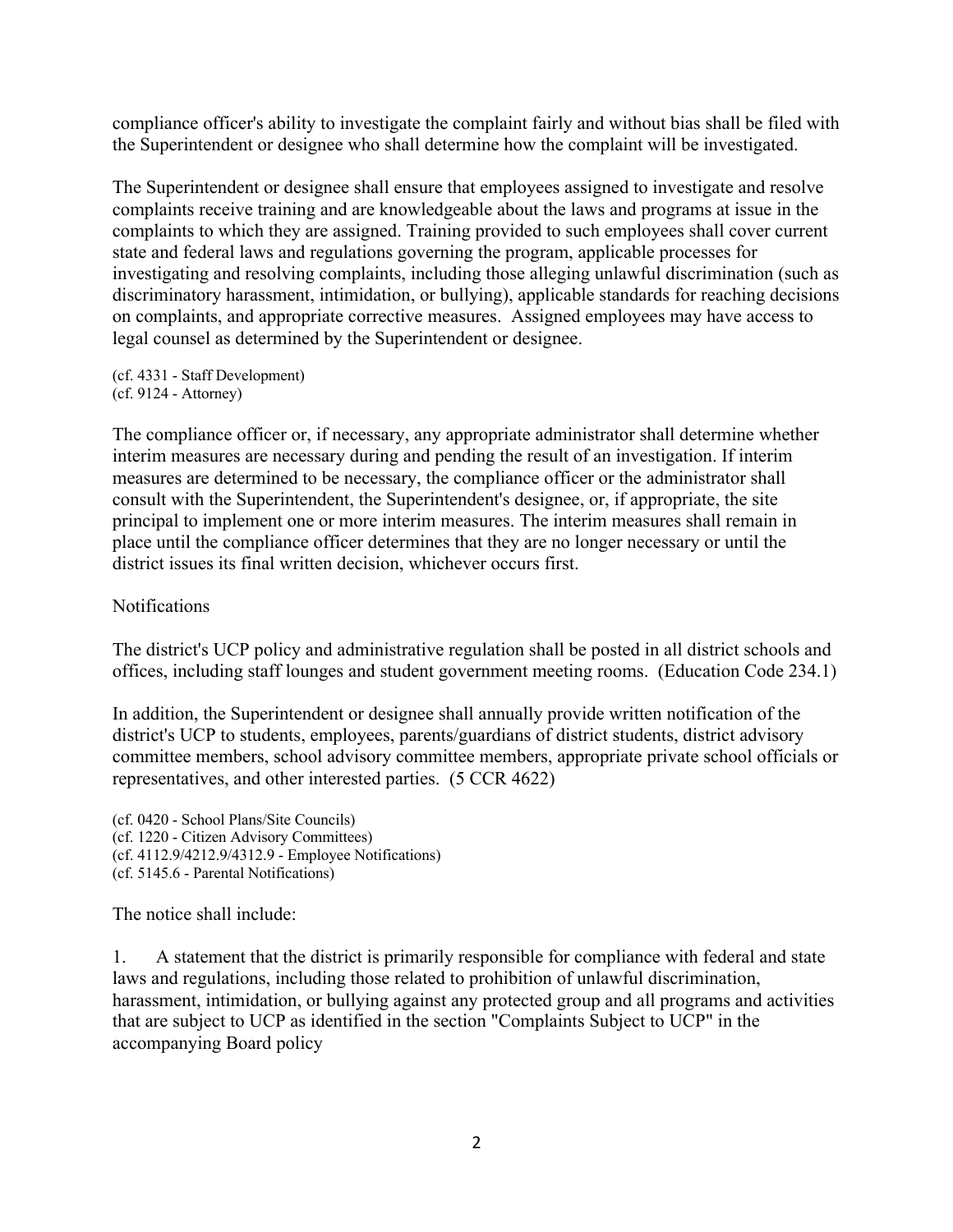2. A statement that a complaint regarding student fees or the local control and accountability plan (LCAP) may be filed anonymously if the complainant provides evidence or information leading to evidence to support the complaint

(cf. 0460 - Local Control and Accountability Plan) (cf. 3260 - Fees and Charges)

3. A statement that a student enrolled in a public school shall not be required to pay a fee for participation in an educational activity that constitutes an integral fundamental part of the district's educational program, including curricular and extracurricular activities

4. A statement that a UCP complaint must be filed no later than one year from the date the alleged violation occurred

5. A statement that the district will post a standardized notice of the educational rights of foster youth, homeless students, former juvenile court school students now enrolled in the district, children of military families, migrant students, and immigrant students enrolled in a newcomer program, as specified in Education Code 48853, 48853.5, 49069.5, 51225.1, and 51225.2, and the complaint process

(cf. 6173 - Education for Homeless Children) (cf. 6173.1 - Education for Foster Youth) (cf. 6173.2 - Education of Children of Military Families) (cf. 6173.3 - Education for Juvenile Court School Students) (cf. 6175 - Migrant Education Program)

6. Identification of the responsible staff member(s), position(s), or unit(s) designated to receive complaints and a statement that such persons will be knowledgeable about the laws and programs that they are assigned to investigate

7. A statement that complaints will be investigated in accordance with the district's UCP and a written decision will be sent to the complainant within 60 days from the receipt of the complaint, unless this time period is extended by written agreement of the complainant

8. A statement that the complainant has a right to appeal the district's decision to CDE for programs within the scope of the UCP by filing a written appeal, including a copy of the original complaint and the district's decision, within 15 days of receiving the district's decision

9. A statement advising the complainant of any civil law remedies, including, but not limited to, injunctions, restraining orders, or other remedies or orders that may be available under state or federal antidiscrimination laws, if applicable

10. A statement that copies of the district's UCP are available free of charge

The annual notification, complete contact information of the compliance officer(s), and information related to Title IX as required pursuant to Education Code 221.61 shall be posted on the district web site and may be provided through district-supported social media, if available.

(cf. 1113 - District and School Web Sites)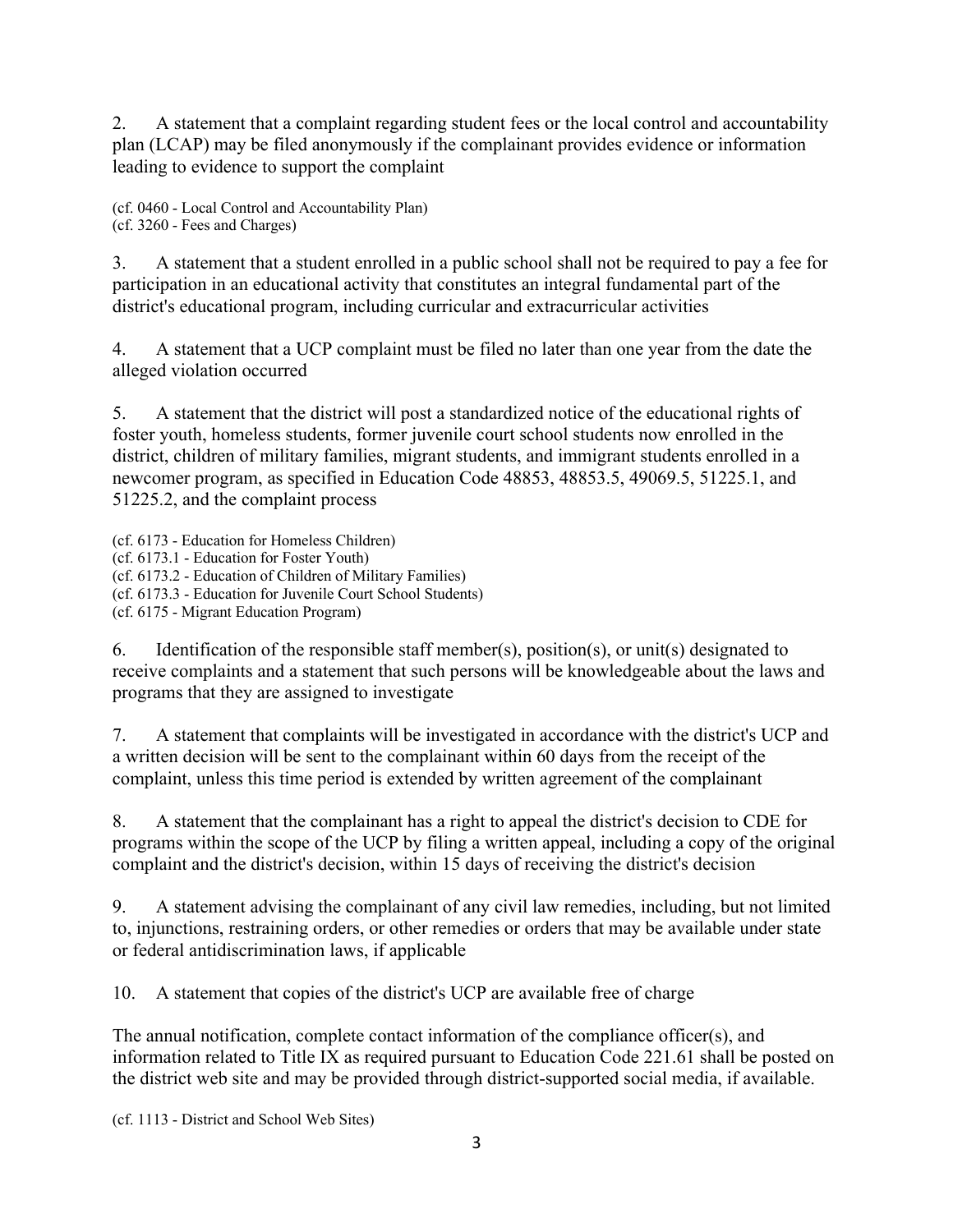#### (cf. 1114 - District-Sponsored Social Media)

The Superintendent or designee shall ensure that all students and parents/guardians, including students and parents/guardians with limited English proficiency, have access to the relevant information provided in the district's policy, regulation, forms, and notices concerning the UCP.

If 15 percent or more of students enrolled in a particular district school speak a single primary language other than English, the district's policy, regulation, forms, and notices concerning the UCP shall be translated into that language, in accordance with Education Code 234.1 and 48985. In all other instances, the district shall ensure meaningful access to all relevant UCP information for parents/guardians with limited English proficiency.

### Filing of Complaints

The complaint shall be presented to the compliance officer who shall maintain a log of complaints received, providing each with a code number and a date stamp.

All complaints shall be filed in writing and signed by the complainant. If a complainant is unable to put a complaint in writing due to conditions such as a disability or illiteracy, district staff shall assist in the filing of the complaint. (5 CCR 4600)

Complaints shall also be filed in accordance with the following rules, as applicable:

1. A complaint alleging district violation of applicable state or federal law or regulations governing the programs specified in the accompanying Board policy (item #1 of the section "Complaints Subject to UCP") may be filed by any individual, public agency, or organization. (5 CCR 4630)

2. Any complaint alleging noncompliance with law regarding the prohibition against student fees, deposits, and charges or any requirement related to the LCAP may be filed anonymously if the complaint provides evidence, or information leading to evidence, to support an allegation of noncompliance. A complaint about a violation of the prohibition against the charging of unlawful student fees may be filed with the principal of the school or with the Superintendent or designee.

3. A UCP complaint shall be filed no later than one year from the date the alleged violation occurred. (Education Code 49013, 52075; 5 CCR 4630) For complaints related to the LCAP, the date of the alleged violation is the date when the County Superintendent of Schools approves the LCAP that was adopted by the Board. (5 CCR 4630)

4. A complaint alleging unlawful discrimination (such as discriminatory harassment, intimidation, or bullying) may be filed only by persons who allege that they have personally suffered unlawful discrimination or who believe that an individual or any specific class of individuals has been subjected to unlawful discrimination. The complaint shall be initiated no later than six months from the date that the alleged unlawful discrimination occurred, or six months from the date that the complainant first obtained knowledge of the facts of the alleged unlawful discrimination. The time for filing may be extended for up to 90 days by the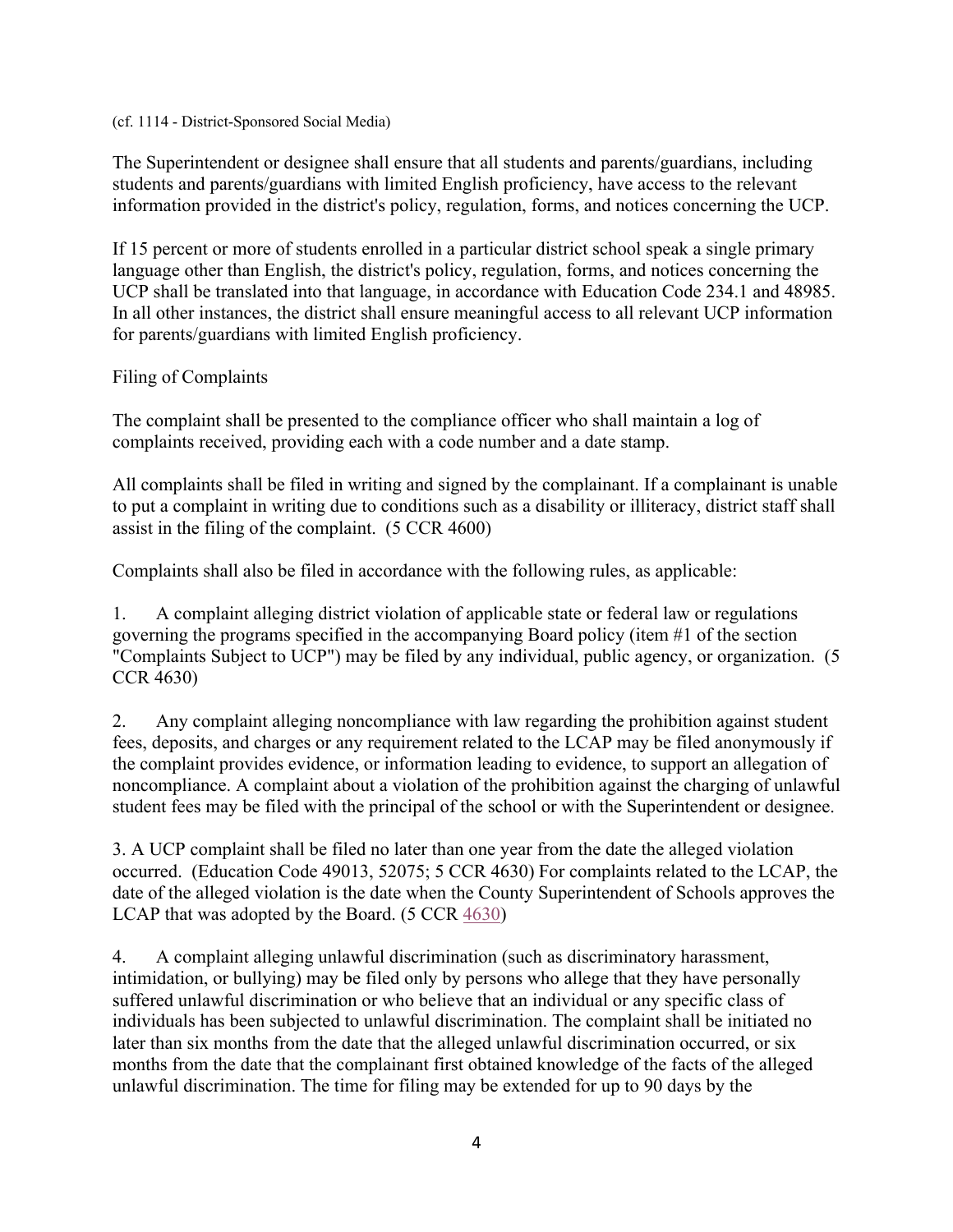Superintendent or designee for good cause upon written request by the complainant setting forth the reasons for the extension. (5 CCR 4630)

4. When a complaint alleging unlawful discrimination (such as discriminatory harassment, intimidation, or bullying) is filed anonymously, the compliance officer shall pursue an investigation or other response as appropriate, depending on the specificity and reliability of the information provided and the seriousness of the allegation.

5. When the complainant of unlawful discrimination (such as discriminatory harassment, intimidation, or bullying) or the alleged victim, when not the complainant, requests confidentiality, the compliance officer shall inform the complainant or victim that the request may limit the district's ability to investigate the conduct or take other necessary action. When honoring a request for confidentiality, the district shall nevertheless take all reasonable steps to investigate and resolve/respond to the complaint consistent with the request.

## Mediation

Within three business days after receiving the complaint, the compliance officer may informally discuss with all the parties the possibility of using mediation. Mediation shall be offered to resolve complaints that involve more than one student and no adult. However, mediation shall not be offered or used to resolve any complaint involving an allegation of sexual assault or where there is a reasonable risk that a party to the mediation would feel compelled to participate. If the parties agree to mediation, the compliance officer shall make all arrangements for this process.

Before initiating the mediation of a complaint alleging retaliation or unlawful discrimination (such as discriminatory harassment, intimidation, or bullying), the compliance officer shall ensure that all parties agree to make the mediator a party to relevant confidential information. The compliance officer shall also notify all parties of the right to end the informal process at any time.

If the mediation process does not resolve the problem within the parameters of law, the compliance officer shall proceed with an investigation of the complaint.

The use of mediation shall not extend the district's timelines for investigating and resolving the complaint unless the complainant agrees in writing to such an extension of time. If mediation is successful and the complaint is withdrawn, then the district shall take only the actions agreed upon through the mediation. If mediation is unsuccessful, the district shall then continue with subsequent steps specified in this administrative regulation.

## Investigation of Complaint

Within 10 business days after the compliance officer receives the complaint, the compliance officer shall begin an investigation into the complaint.

Within one business day of initiating the investigation, the compliance officer shall provide the complainant and/or the complainant's representative with the opportunity to present the information contained in the complaint to the compliance officer and shall notify the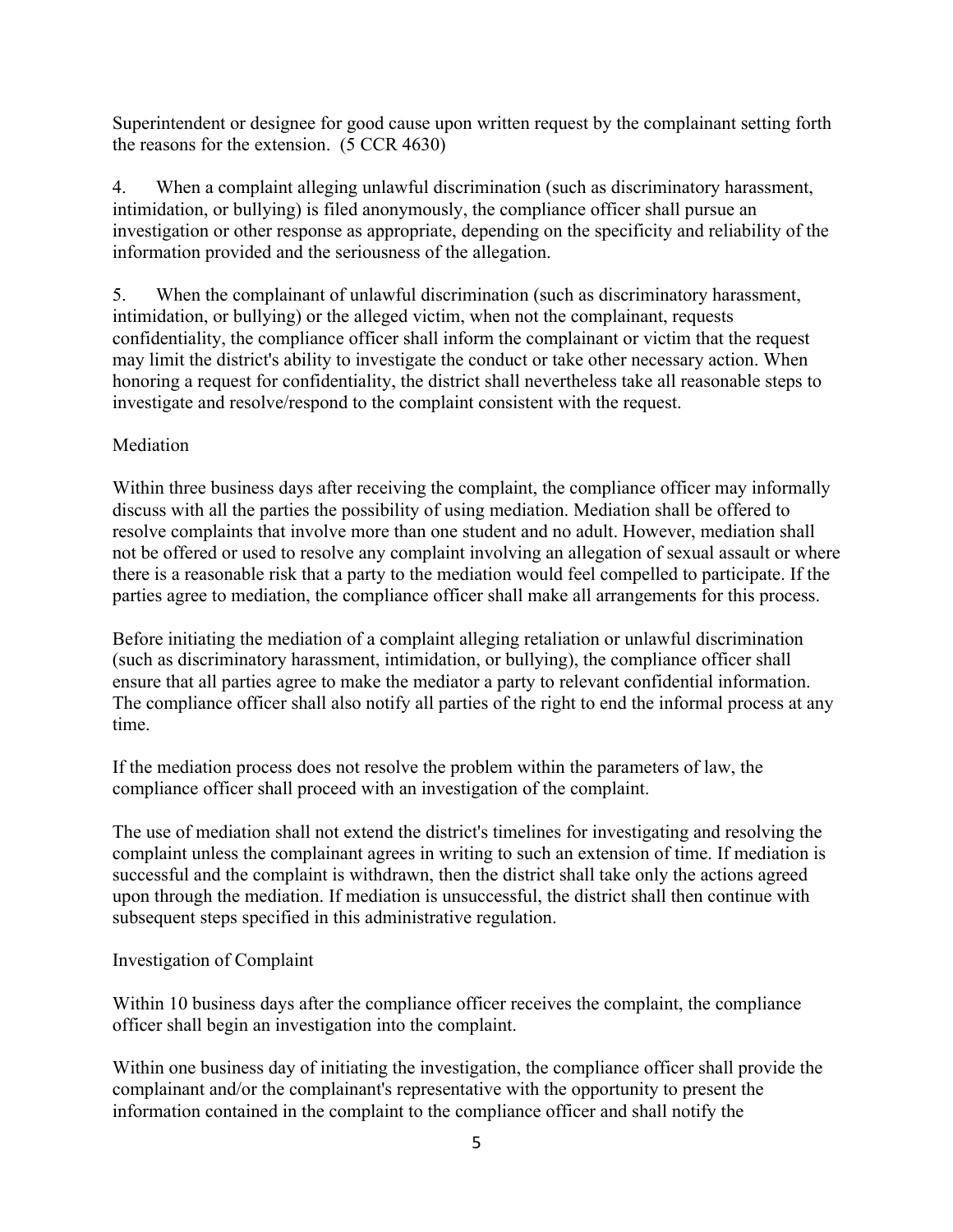complainant and/or representative of the opportunity to present the compliance officer with any evidence, or information leading to evidence, to support the allegations in the complaint. Such evidence or information may be presented at any time during the investigation.

In conducting the investigation, the compliance officer shall collect all available documents and review all available records, notes, or statements related to the complaint, including any additional evidence or information received from the parties during the course of the investigation. The compliance officer shall individually interview all available witnesses with information pertinent to the complaint, and may visit any reasonably accessible location where the relevant actions are alleged to have taken place. At appropriate intervals, the compliance officer shall inform both parties of the status of the investigation.

To investigate a complaint alleging retaliation or unlawful discrimination (such as discriminatory harassment, intimidation, or bullying), the compliance officer shall interview the alleged victim(s), any alleged offenders, and other relevant witnesses privately, separately, and in a confidential manner. As necessary, additional staff or legal counsel may conduct or support the investigation.

A complainant's refusal to provide the district's investigator with documents or other evidence related to the allegations in the complaint, failure or refusal to cooperate in the investigation, or engagement in any other obstruction of the investigation may result in the dismissal of the complaint because of a lack of evidence to support the allegation. Similarly, a respondent's refusal to provide the district's investigator with documents or other evidence related to the allegations in the complaint, failure or refusal to cooperate in the investigation, or engagement in any other obstruction of the investigation may result in a finding, based on evidence collected, that a violation has occurred and in the imposition of a remedy in favor of the complainant. (5 CCR 4631)

In accordance with law, the district shall provide the investigator with access to records and other information related to the allegation in the complaint and shall not in any way obstruct the investigation. Failure or refusal of the district to cooperate in the investigation may result in a finding based on evidence collected that a violation has occurred and in the imposition of a remedy in favor of the complainant. (5 CCR 4631)

### Timeline for Final Decision

Unless extended by written agreement with the complainant, the compliance officer shall prepare and send to the complainant a written report, as described in the section "Final Written Decision" below, within 60 calendar days of the district's receipt of the complaint. (5 CCR 4631)

For any complaint alleging unlawful discrimination (such as discriminatory harassment, intimidation, and bullying), the respondent shall be informed of any extension of the timeline agreed to by the complainant. The respondent also shall be sent the district's final written decision at the same time it is provided to the complainant.

(cf. 9321 - Closed Session)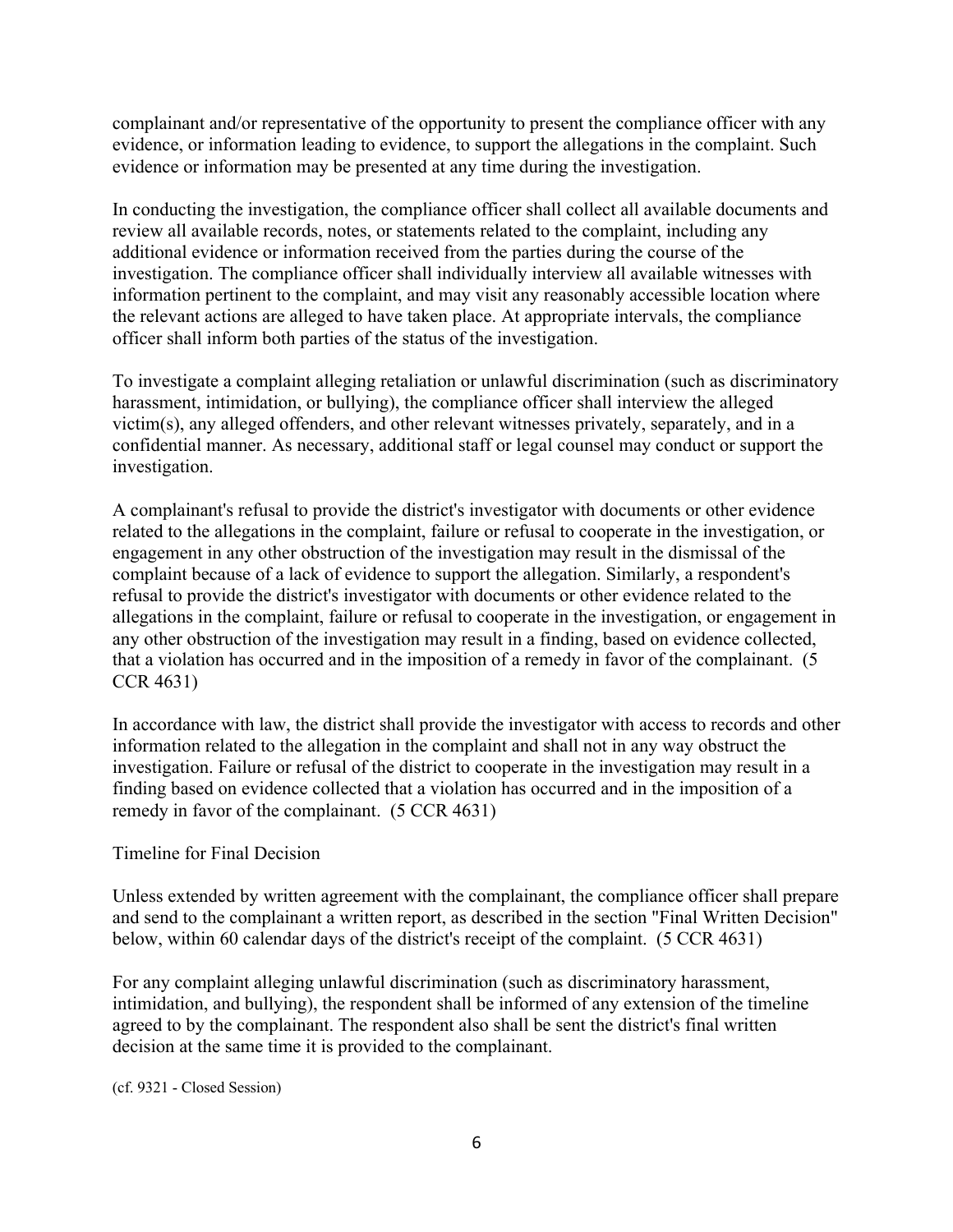If the Board hears the complaint, the compliance officer shall send the Board's decision to the complainant within 60 calendar days of the district's initial receipt of the complaint or within the time period that has been specified in a written agreement with the complainant. (5 CCR 4631)

For any complaint alleging unlawful discrimination (such as discriminatory harassment, intimidation, and bullying), the respondent shall be informed of any extension of the timeline agreed to by the complainant, shall be sent the district's final written decision, and, in the same manner as the complainant, may file a complaint with the Board if dissatisfied with the decision.

Investigation Report

For all complaints, the district's investigation report shall include: (5 CCR 4631)

1. The findings of fact based on the evidence gathered.

2. A conclusion providing a clear determination for each allegation as to whether the district is in compliance with the relevant law

3. Corrective action(s) whenever the district finds merit in the complaint, including, when required by law, a remedy to all affected students and parents/guardians and, for a student fees complaint, a remedy that complies with Education Code 49013 and 5 CCR 4600

4. Notice of the complainant's right to appeal the district's investigation report to CDE, except when the district has used the UCP to address a complaint not specified in 5 CCR 4610

5. Procedures to be followed for initiating an appeal to CDE

The investigation report may also include follow-up procedures to prevent recurrence or retaliation and for reporting any subsequent problems.

In consultation with district legal counsel, information about the relevant part of a decision may be communicated to a victim who is not the complainant and to other parties who may be involved in implementing the decision or are affected by the complaint, as long as the privacy of the parties is protected. In a complaint alleging unlawful discrimination (such as discriminatory harassment, intimidation, and bullying), notice of the district's decision to the alleged victim shall include information about any sanction to be imposed upon the respondent that relates directly to the alleged victim.

If the complaint involves a limited-English-proficient student or parent/guardian and the student involved is enrolled in a school at which 15 percent or more of the students speak a single primary language other than English, then the decision shall also be translated into that language pursuant to Education Code 48985. In all other instances, the district shall ensure meaningful access to all relevant information for parents/guardians with limited English proficiency.

For complaints alleging unlawful discrimination based on state law (such as discriminatory harassment, intimidation, and bullying), the decision shall also include a notice to the complainant that: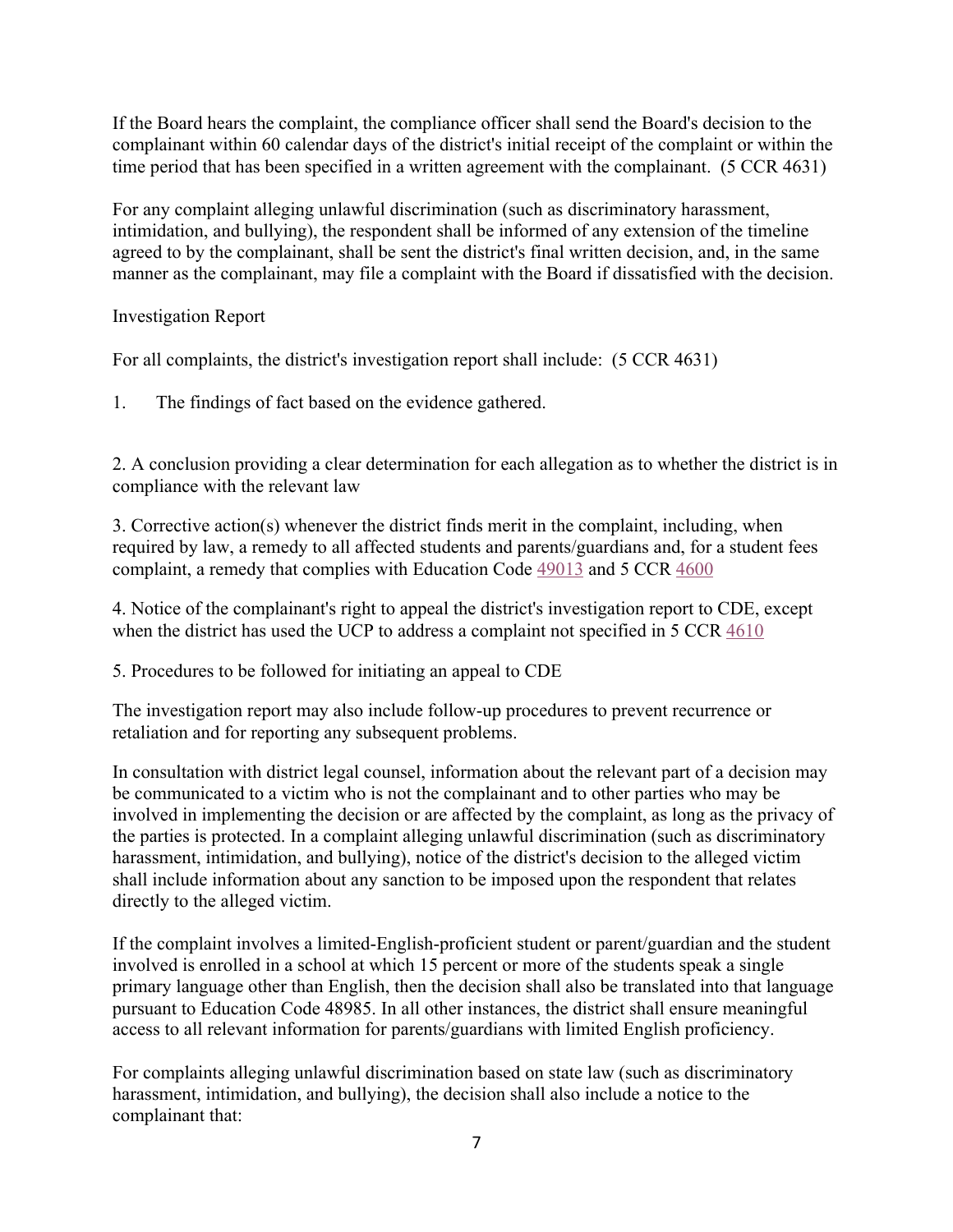1. The complainant may pursue available civil law remedies outside of the district's complaint procedures, including seeking assistance from mediation centers or public/private interest attorneys, 60 calendar days after the filing of an appeal with CDE. (Education Code 262.3)

2. The 60 days moratorium does not apply to complaints seeking injunctive relief in state courts or to discrimination complaints based on federal law. (Education Code 262.3)

3. Complaints alleging discrimination based on race, color, national origin, sex, gender, disability, or age may also be filed with the U.S. Department of Education, Office for Civil Rights at www.ed.gov/ocr within 180 days of the alleged discrimination.

# Corrective Actions

When a complaint is found to have merit, the compliance officer shall adopt any appropriate corrective action permitted by law. Appropriate corrective actions that focus on the larger school or district environment may include, but are not limited to, actions to reinforce district policies; training for faculty, staff, and students; updates to school policies; or school climate surveys.

### (cf. 5137 - Positive School Climate)

For complaints involving retaliation or unlawful discrimination (such as discriminatory harassment, intimidation, or bullying), appropriate remedies that may be offered to the victim but not communicated to the respondent may include, but are not limited to, the following:

## 1. Counseling

(cf. 6164.2 - Guidance/Counseling Services)

## 2. Academic support

- 3. Health services
- 4. Assignment of an escort to allow the victim to move safely about campus
- 5. Information regarding available resources and how to report similar incidents or retaliation

6. Separation of the victim from any other individuals involved, provided the separation does not penalize the victim

- 7. Restorative justice
- 8. Follow-up inquiries to ensure that the conduct has stopped and there has been no retaliation

For complaints involving retaliation or unlawful discrimination (such as discriminatory harassment, intimidation, or bullying), appropriate corrective actions that focus on a student offender may include, but are not limited to, the following: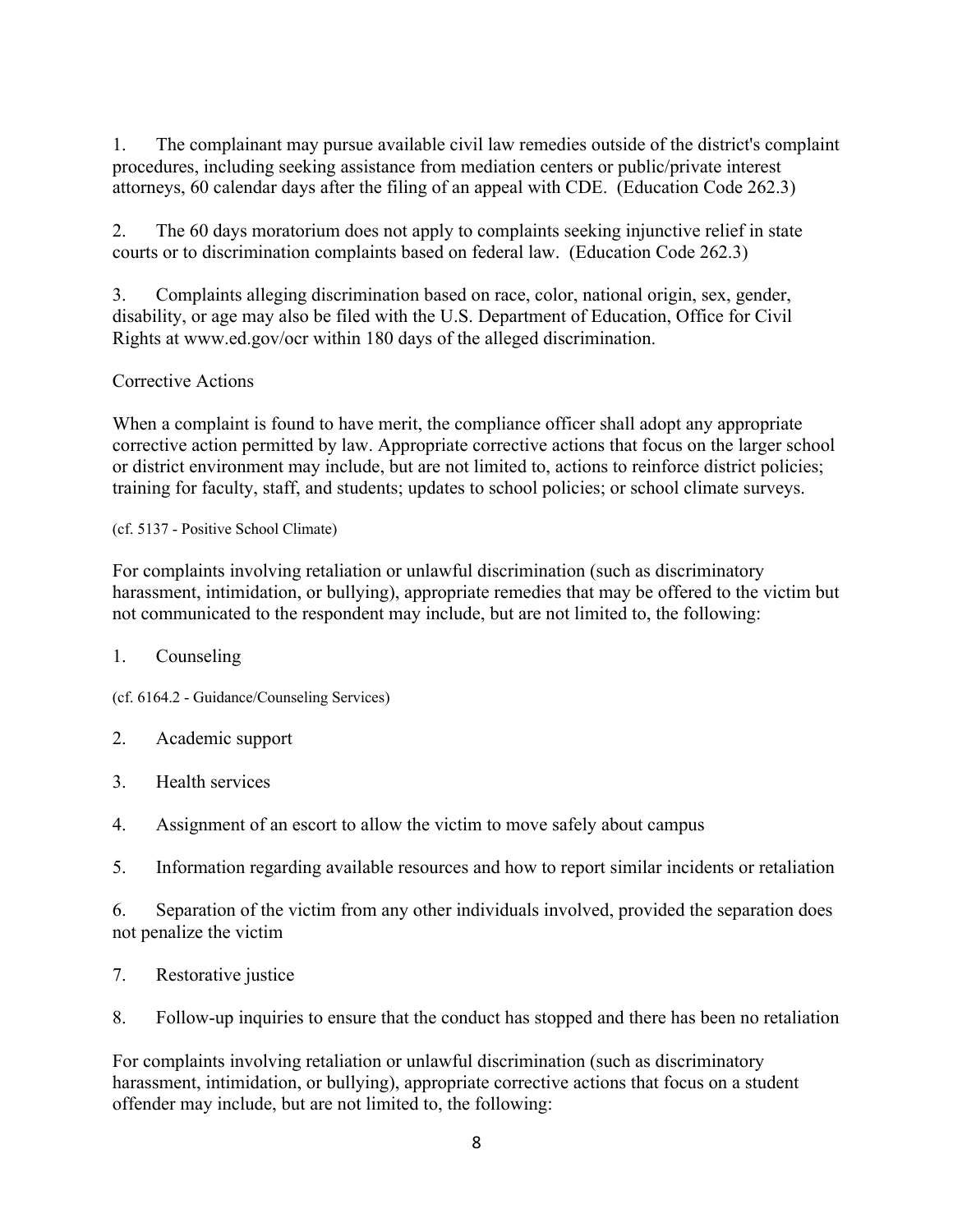- 1. Transfer from a class or school as permitted by law
- 2. Parent/guardian conference
- 3. Education regarding the impact of the conduct on others
- 4. Positive behavior support
- 5. Referral to a student success team

(cf. 6164.5 - Student Success Teams)

6. Denial of participation in extracurricular or cocurricular activities or other privileges as permitted by law

(cf. 6145 - Extracurricular and Cocurricular Activities)

7. Disciplinary action, such as suspension or expulsion, as permitted by law

(cf. 5144 - Discipline) (cf. 5144.1 - Suspension and Expulsion/Due Process)

When an employee is found to have committed retaliation or unlawful discrimination (such as discriminatory harassment, intimidation, or bullying), the district shall take appropriate disciplinary action, up to and including dismissal, in accordance with applicable law and collective bargaining agreement.

(cf. 4118 - Dismissal/Suspension/Disciplinary Action) (cf. 4218 - Dismissal/Suspension/Disciplinary Action)

The district may also consider training and other interventions for the larger school community to ensure that students, staff, and parents/guardians understand the types of behavior that constitute unlawful discrimination (such as discriminatory harassment, intimidation, or bullying), that the district does not tolerate it, and how to report and respond to it.

When a complaint is found to have merit, an appropriate remedy shall be provided to the complainant or other affected person.

However, if a complaint alleging noncompliance with the laws regarding student fees, deposits, and other charges, physical education instructional minutes, or any requirement related to the LCAP is found to have merit, the district shall provide a remedy to all affected students and parents/guardians subject to procedures established by regulation of the State Board of Education. (Education Code 49013, 51222, 51223, 52075)

For complaints alleging noncompliance with the laws regarding student fees, the district shall attempt in good faith, by engaging in reasonable efforts, to identify and fully reimburse all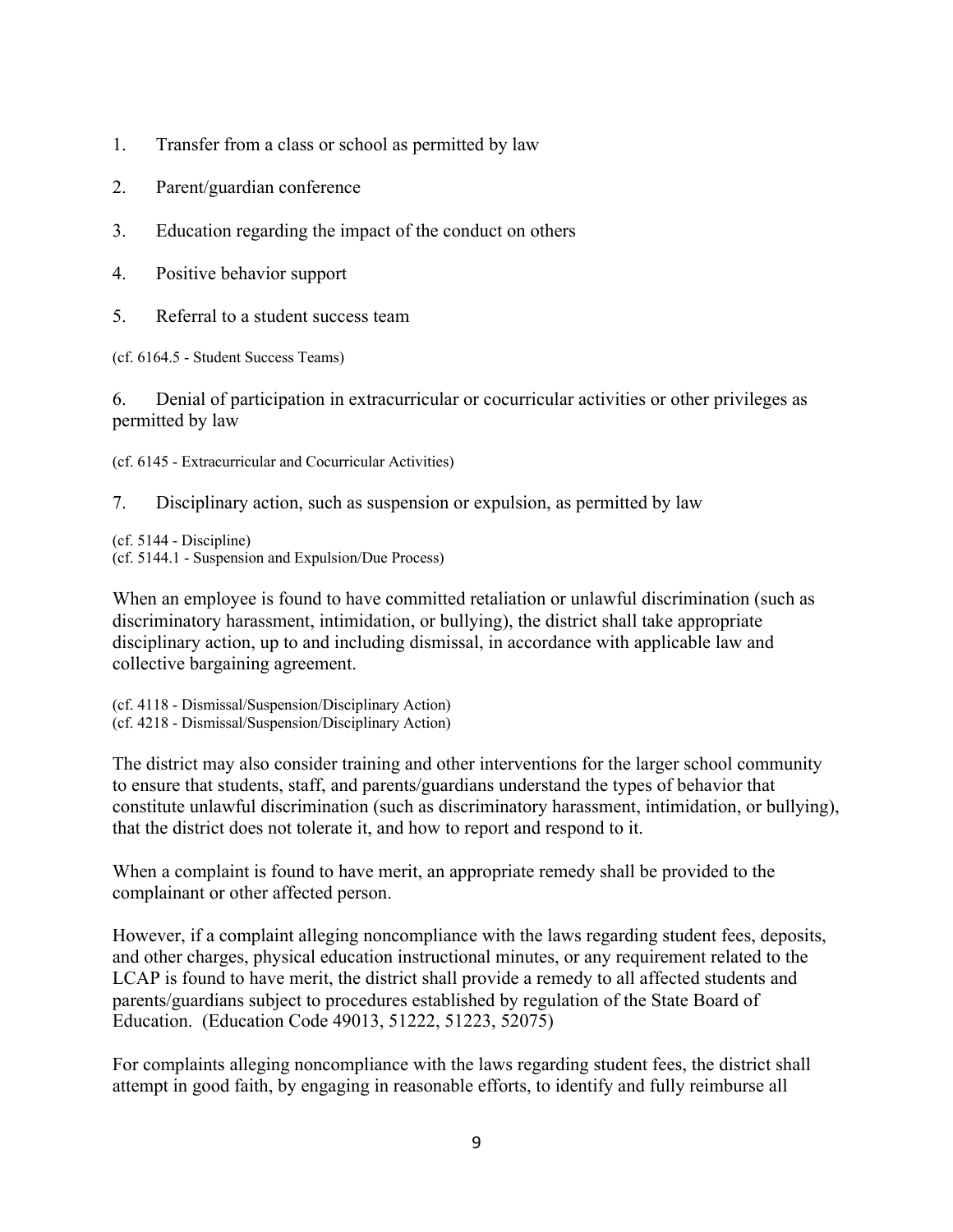affected students and parents/guardians who paid the unlawful student fees within one year prior to the filing of the complaint. (Education Code 49013; 5 CCR 4600)

Appeals to the California Department of Education

Any complainant who is dissatisfied with the district's final written decision on a complaint regarding any specified federal or state educational program subject to UCP may file an appeal in writing with CDE within 30 calendar days of receiving the district's decision. (5 CCR 4632)

The appeal shall be sent to CDE with a copy of the original locally filed complaint and a copy of the district's decision in that complaint. (5 CCR 4632) The complainant shall specify the basis for the appeal of the decision and explain the basis for the appeal including at least one of the following:

1. The district failed to follow its complaint procedures.

2. Relative to the allegations of the complaint, the district's investigation report lacks material findings of fact necessary to reach a conclusion of law.

3. The material findings of fact in the district's investigation report are not supported by substantial evidence.

4. The legal conclusion in the district's investigation report is inconsistent with the law.

5. In a case in which the district found noncompliance, the corrective actions fail to provide a proper remedy.

Upon notification by CDE that the district's decision has been appealed, the Superintendent or designee shall forward the following documents to CDE within 10 days of the date of notification: (5 CCR 4633)

- 1. A copy of the original complaint
- 2. A copy of the district's investigation report

3. A copy of the investigation file including, but not limited to, all notes, interviews, and documents submitted by the parties and gathered by the investigator

4. A report of any action taken to resolve the complaint

- 5. A copy of the district's UCP
- 6. Other relevant information requested by CDE

If notified by CDE that the district's investigation report failed to address allegation(s) raised by the complaint, the district shall, within 20 days of the notification, provide CDE and the appellant with an amended investigation report that addresses the allegation(s) that were not addressed in the original investigation report. The amended report shall also inform the appellant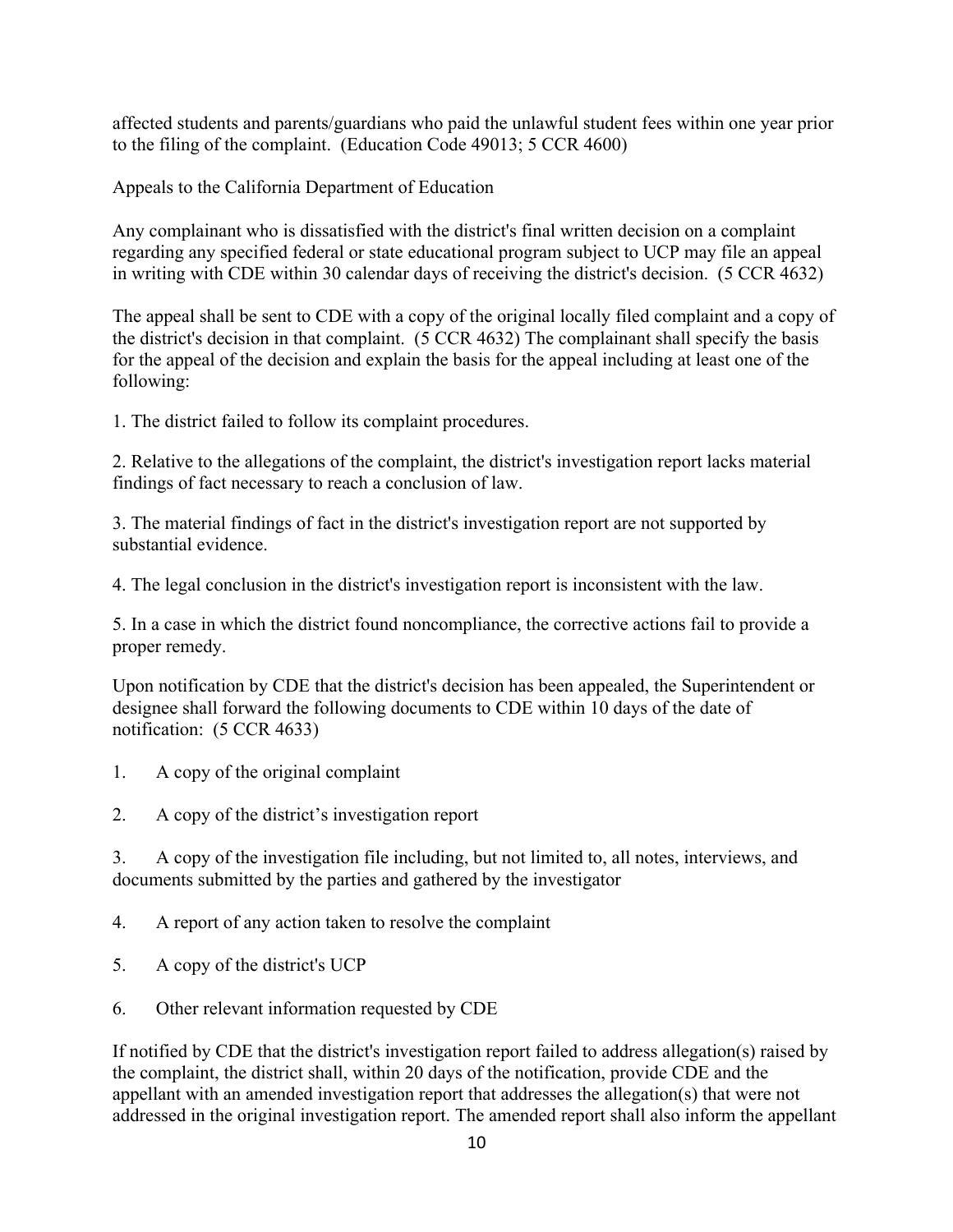of the right to separately appeal the amended report with respect to the allegation(s) that were not addressed in the original report. (5 CCR 4632)

Health and Safety Complaints in California State Preschool Program

Any complaint regarding health or safety issues in a license-exempt CSPP program shall be addressed through the procedures described in 5 CCR 4690-4694.

In each license-exempt CSPP classroom, a notice shall be posted notifying parents/guardians, students, and teachers of the health and safety requirements of Title 5 regulations that apply to CSPP programs pursuant to Health and Safety Code 1596.7925 and the location at which to obtain a form to file any complaint alleging noncompliance with those requirements. (Education Code 8235.5)

The district's annual UCP notification distributed pursuant to 5 CCR 4622 shall clearly indicate which of its CSPP programs are operating as exempt from licensing and which CSPP programs are operating pursuant to requirements under Title 22 of the Code of Regulations. (5 CCR 4691)

Any complaint regarding specified health or safety issues in a license-exempt CSPP program shall be filed with the preschool program administrator or designee, and may be filed anonymously. The complaint form shall specify the location for filing the complaint and shall contain a space to indicate whether the complainant desires a response to the complaint. If it is determined that the complaint is beyond the authority of the preschool program administrator, the matter shall be forwarded to the Superintendent or designee in a timely manner, not to exceed 10 working days, for resolution. (Education Code 8235.5)

Investigation of a complaint regarding health or safety issues in a license-exempt CSPP program shall begin within 10 days of receipt of the complaint. (Education Code 8235.5)

The preschool administrator or designee shall remedy a valid complaint within a reasonable time period not to exceed 30 working days from the date the complaint was received. If the complainant has indicated on the complaint form a desire to receive a response to the complaint, the preschool administrator or Superintendent's designee shall report the resolution of the complaint to the complainant within 45 working days of the initial filing of the complaint. If the preschool administrator makes this report, the information shall be reported at the same time to the Superintendent or designee.

If a complainant is not satisfied with the resolution of a complaint, the complainant has the right to describe the complaint to the Board at a regularly scheduled meeting. and, within 30 days of the date of the written report, may file a written appeal of the district's decision to the Superintendent of Public Instruction in accordance with 5 CCR 4632. (Education Code 8235.5; 5 CCR 4693, 4694)

On a quarterly basis, the Superintendent or designee shall report summarized data on the nature and resolution of all CSPP health and safety complaints, including the number of complaints by